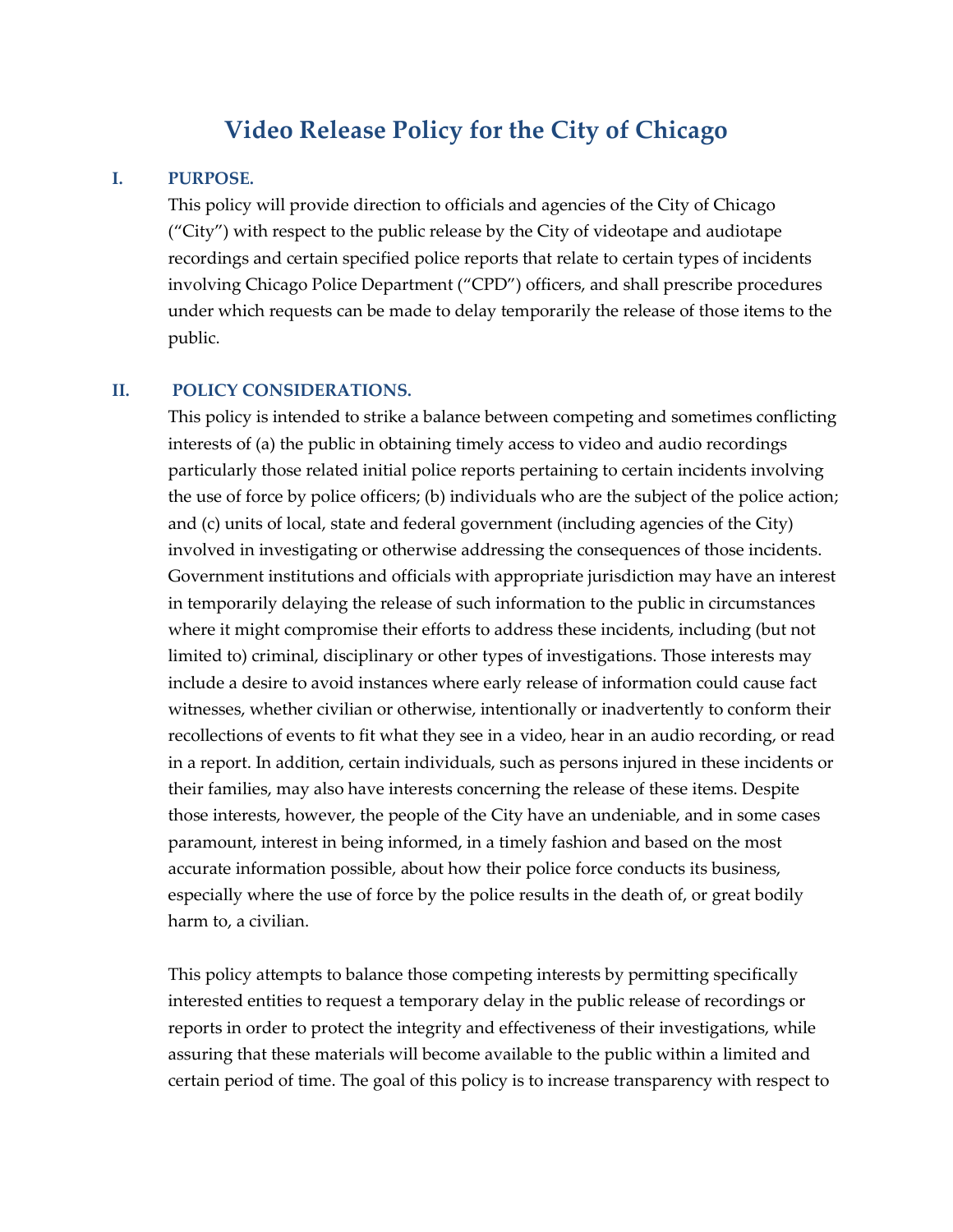the operations of CPD, and in doing so to foster increased trust and communication between the police officers and the community whom they serve.

## **III. SCOPE.**

**A. Incidents**. Consistent with (though not identical to) Municipal Ordinance Code Section 2-57-040(c) and (d), this policy encompasses the following types of incidents: (1) those in which a CPD officer discharges his or her firearm in a manner that strikes, or that potentially could strike, another individual, even if no allegation of misconduct is made; (2) those in which a CPD officer discharges his or her Taser or stun gun in a manner that strikes another individual and results in death or great bodily harm; and (3) those in which, as a result of the use of force by a police officer, the death of, or great bodily harm to, a person occurs while that person is in police custody. (Referred to hereinafter as the "Incident.") "Great bodily harm" means any injury that is serious enough to require treatment in a hospital or similar facility located in a correctional institution.

**B. Recordings and Reports.** This policy applies to the following items that relate to any Incident: all video and audio recordings relating to the Incident, including tapes of 911 calls, OEMC dispatch recordings, CPD radio calls, video and audio from CPD dash or body cameras, videos from CPD or OEMC POD cameras, as well as any video or audio recordings made using cameras or equipment not owned or controlled by the City that come into the possession or control of CPD or IPRA; and any arrest reports, original case incident reports, tactical response reports (TRR's), and officers' battery reports (OBRs) (Referred to hereinafter as "Information.")

## **IV. RELEASE OF INFORMATION**

**A. Timing of Release of Information.** Any Information covered by this policy shall be released to the public no more than 60 calendar days from the date of the Incident unless a request is made to delay the release of any or all of the Information pursuant to this policy. Where any video or audio recording of an Incident covered by this policy made using cameras or equipment not owned or controlled by the City comes into the possession of the City after the date of that Incident, it shall be released to the public no more than 60 days after it comes into the possession of the City. The City shall make every effort to provide for the release of such recordings simultaneously with the release of other Information related to the Incident.

**B. Requests to Delay Release.** Upon written request from a government entity specified herein, the City will delay release of Information for a period not to exceed 30 calendar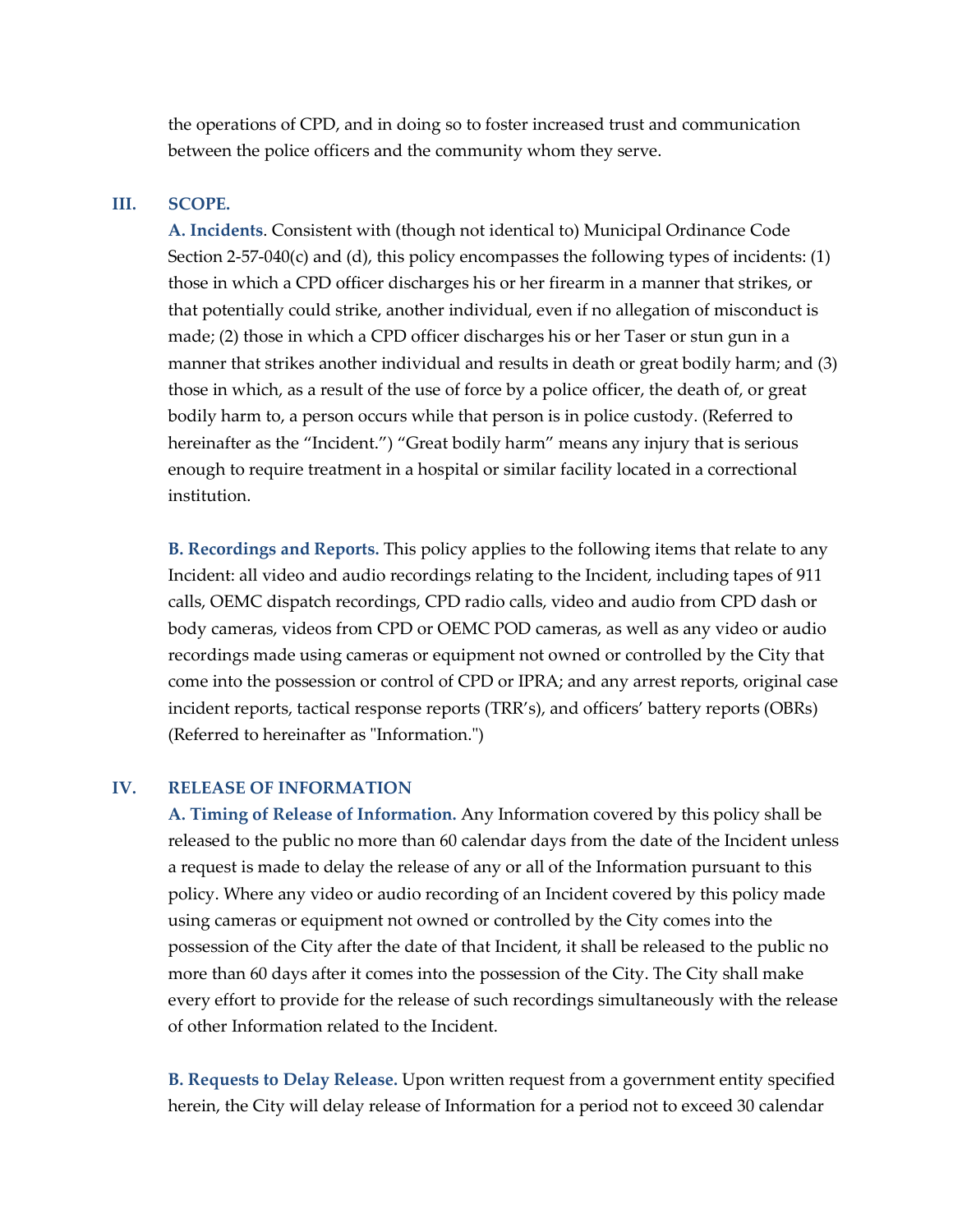days. Any such request shall be made in writing and shall be directed to the City Corporation Counsel. Such a request may be made by the United States Attorney for the Northern District of Illinois, the Cook County State's Attorney, the Attorney General of Illinois, IPRA, or any other federal, state, county or local law enforcement agency. Any request must set forth with specificity the length of the delay requested (not to exceed an additional 30 calendar days) and shall set forth as reasons supporting the requested delay one or more of the factors listed at 5 ILCS 140/7(d)(i) through (vii). In addition, any such request must identify the specific item(s) sought to be temporarily withheld from release. The written request to delay release will itself be released to the public immediately upon receipt using a portal or website used for the distribution of Information subject to this policy. The City will not honor any further requests to delay release beyond the initial request, and will not honor a request for a delay of release that exceeds 30 calendar days.

**C. Early Release of Information.** Where doing so will not compromise an ongoing investigation, any Information covered by this policy may be released before the expiration of 60 calendar days, and may occur as soon as possible after the Incident.

**D. Manner of Release of Information.** The City shall create and maintain a publicly accessible website, dropbox or similar portal dedicated to the posting of Information covered by this policy.

### **V. NOTICE TO AFFECTED PARTIES.**

Prior to the release of Information, IPRA will attempt to notify any person who was the subject of the police action and is depicted in any video recording, or if that person is deceased or otherwise unavailable, that person's legal representative and/or next of kin, that the video recording and any related Information will be released and the date of release. IPRA will also offer to promptly show such individuals (and/or, if applicable, their legal representative and/or next of kin) the video recording(s) in which that person was depicted, and to play any related audio, in advance of its public release, and to answer questions and provide other information concerning the Incident and the status of any investigation of the Incident, to the extent that information can be provided without compromising any investigation.

### **VI. ONGOING REVIEW.**

The provisions of this policy should be reviewed by the City after it has been in effect for one year (or sooner if appropriate) in order to determine whether experience with its implementation and application supports revision of the policy with respect to any